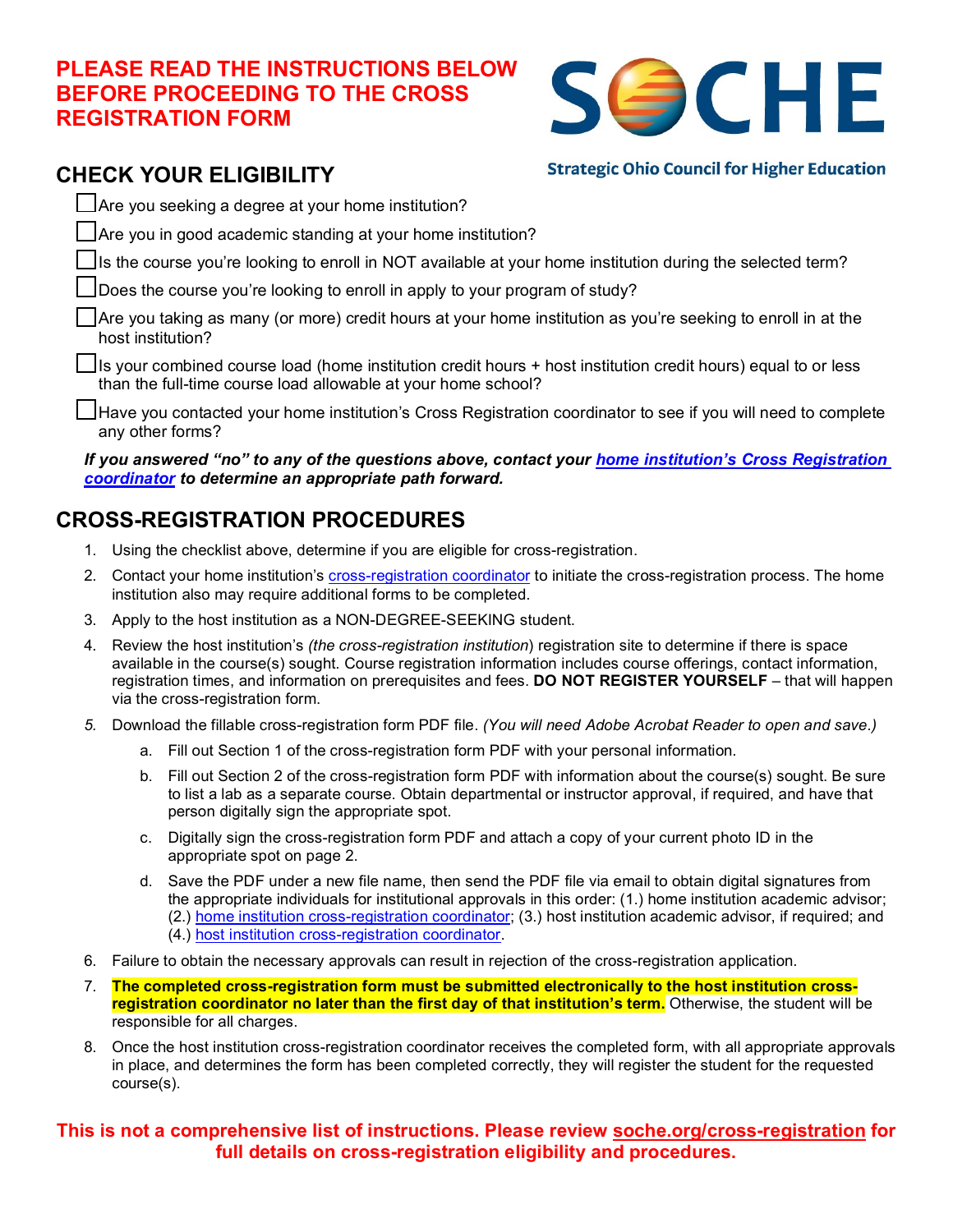# **STRATEGIC OHIO COUNCIL FOR HIGHER EDUCATION Cross-Registration Change of Enrollment / Drop Form**

#### **Strategic Ohio Council for Higher Education**

#### *Complete this form according to the instructions provided at [www.SOCHE.org/cross-registration](http://www.SOCHE.org/cross-registration). Information will be shared with host institution.*

| Today's Date* (mm/dd/yyyy) |                            | Term Requested* (e.g. Fall 2023)              |  |  |
|----------------------------|----------------------------|-----------------------------------------------|--|--|
|                            | * Indicates required field |                                               |  |  |
| <b>HOME Institution*</b>   |                            | HOST Institution* (cross-registration school) |  |  |
| <b>Please Select</b>       |                            | Please Select                                 |  |  |

*NOTE: Ohio University currently does not participate in SOCHE Cross-Registration.*

## **SECTION 1. STUDENT INFORMATION**

| <b>First Name*</b>                                        | <b>Middle Name</b>        |                               | Last Name*                                |                                                                |
|-----------------------------------------------------------|---------------------------|-------------------------------|-------------------------------------------|----------------------------------------------------------------|
|                                                           |                           |                               |                                           |                                                                |
| Preferred Name (if applicable)                            |                           | Date of Birth* (mm/dd/yyyy)   |                                           | Last Four of SSN*                                              |
|                                                           |                           |                               |                                           |                                                                |
| <b>Local Mailing Address *</b>                            |                           |                               | Apt.   Unit No.   Suite (if applicable)   |                                                                |
|                                                           |                           |                               |                                           |                                                                |
| City*                                                     | State*                    |                               |                                           | Zip Code*                                                      |
|                                                           |                           |                               |                                           |                                                                |
| <b>Primary Phone Number*</b>                              |                           | <b>Primary Email Address*</b> |                                           |                                                                |
|                                                           |                           |                               |                                           |                                                                |
| <b>HOME Institution Student ID Number*</b>                |                           |                               | <b>HOST Institution Student ID Number</b> |                                                                |
|                                                           |                           |                               |                                           |                                                                |
| Legal Sex*                                                | Level of Degree Seeking*  |                               | Major* & Minor (if applicable)            |                                                                |
| <b>Please Select</b>                                      | <b>Please Select</b>      |                               |                                           |                                                                |
| U.S. Citizen?*                                            | <b>State of Residence</b> |                               | If you are an Ohio resident, what county? |                                                                |
| Please Select                                             |                           |                               |                                           |                                                                |
| If international, of which country are you now a citizen? |                           |                               |                                           | Are you an AFRL/DAGSI Ohio student - Faculty Research Fellow?* |
|                                                           |                           |                               | Please Select                             |                                                                |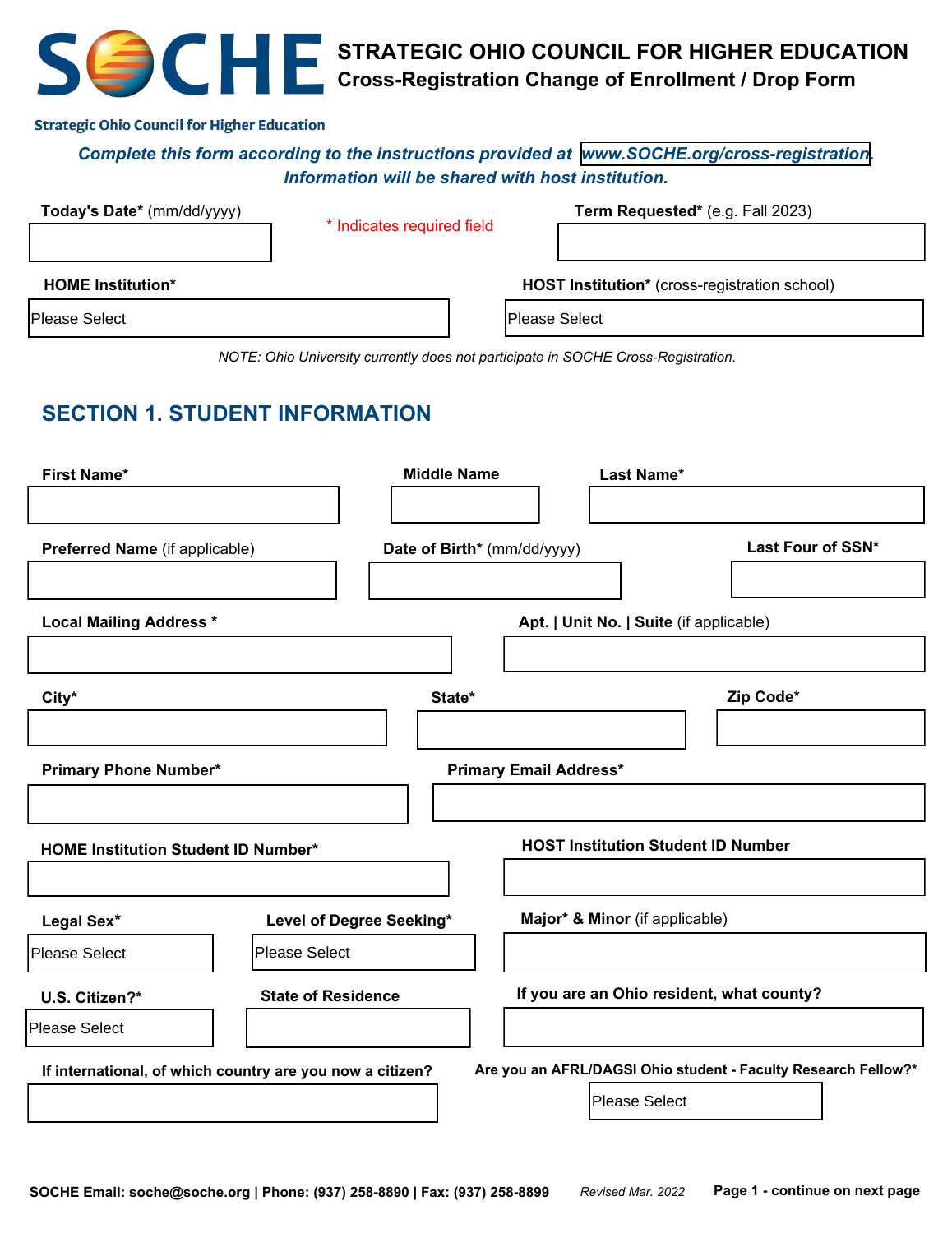#### **SECTION 2. REGISTRATION ACTION(S) REQUESTED**

*Students should ensure space is available in selected course(s) by checking the host school's registration site before completing this form. When completing the section below, be sure to list a lab as a separate course from the lecture.*

| Add | <b>Drop</b> | Dept. Prefix & Course<br><b>Number</b> | <b>Section</b> | Day & Time    | (Semester) | <b>Credit Hours Credit Hours</b><br>(Quarter) | <b>Course Title</b> | Academic Advisor Approval, if<br>required (click box to sign) |
|-----|-------------|----------------------------------------|----------------|---------------|------------|-----------------------------------------------|---------------------|---------------------------------------------------------------|
|     |             | ex: BIO 124                            |                | ex: MWF 10:00 | 3          |                                               | ex: Biology Course  |                                                               |
|     |             |                                        |                |               |            |                                               |                     |                                                               |
|     |             |                                        |                |               |            |                                               |                     |                                                               |
|     |             |                                        |                |               |            |                                               |                     |                                                               |

#### **STUDENT SIGNATURE REQUIRED:**

**I certify that the information furnished by me is true. I agree to abide by all rules, regulations, practices, and policies of the host institution while enrolled. I authorize the host institution to send a transcript of the cross registration course grades to my home institution.**

| <b>Student Signature*</b>    | Date* (mm/dd/yyyy) |                                |
|------------------------------|--------------------|--------------------------------|
|                              |                    | Click & Attach Photo ID Image* |
| <b>Printed Student Name*</b> |                    |                                |

### **SECTION 3. INSTITUTIONAL APPROVALS**

*Approvals must be obtained in the following order: (1.) Home Institution Academic Advisor, (2.) Home Institution Cross-Registration Coordinator, (3.) Host Instructor or Department (if required), and (4.) Host Institution Cross-[Registration Coordinator. Contact information for all cross-registration coordinators is available at www.soche.org/](https://www.soche.org/cross-registration/) cross-registration. Forms missing any required signatures will be rejected.*

**By signing below, I certify that the above-named student has the approval of the home institution listed above, is in good standing, and is currently enrolled. The course(s) requested, if successfully completed, will be applicable to the student's degree program.**

| 1.      | Home Institution Academic Advisor Signature* (click box to sign)                  | Home Academic Advisor Printed Name*          | Date* (mm/dd/yyyy)    |
|---------|-----------------------------------------------------------------------------------|----------------------------------------------|-----------------------|
| $2_{-}$ | Home Institution Cross-Registration Coordinator Signature* (click box to sign)    | Home Cross Reg. Coord. Printed Name*         | Date* (mm/dd/yyyy)    |
|         | 3. Host Instructor/Department Signature, if required (click box to sign)          | <b>Host Instructor/Dept Printed Name</b>     | Date (mm/dd/yyyy)     |
|         | 4. Host Institution Cross-Registration Coordinator Signature* (click box to sign) | Host Cross-Registration Coord. Printed Name* | $Date^*$ (mm/dd/yyyy) |
|         |                                                                                   |                                              |                       |